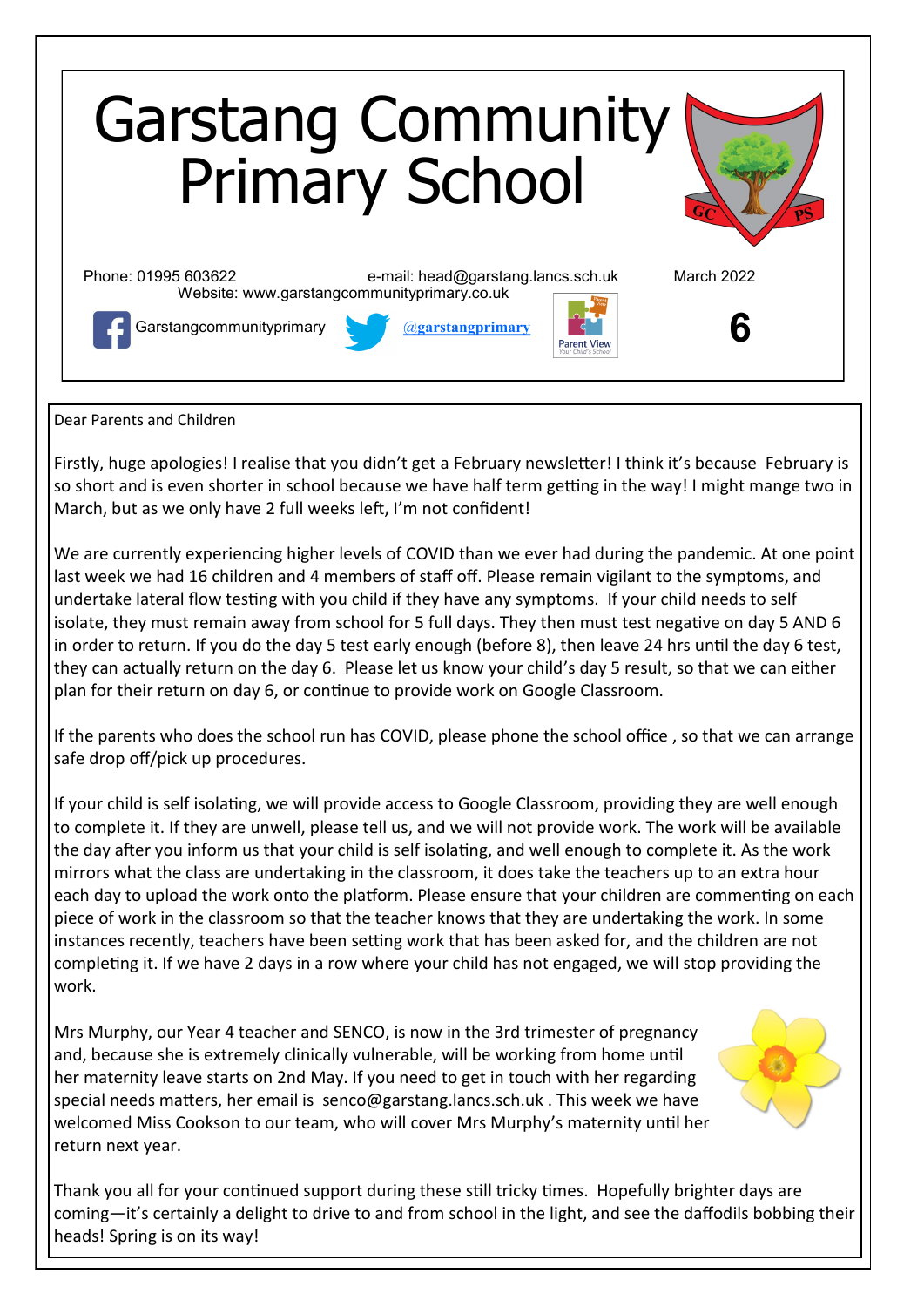# Supporting Children's Understanding of the News

The world is a difficult and tricky place at the moment, and however much we try to shield our children from upsetting topics, they will inevitably hear snippets on the news or from other children that may worry and confuse them. The present situation in the Ukraine is a good example of this. In school we tackle these issues with sensitivity, and at age appropriate levels. Obviously, children are exposed to differing amounts of information outside of school, and chatter on the playground can be misleading or upsetting to children who have little or no knowledge of world events. Therefore, in school, we give basic facts and, in the case of the Ukraine, focus on the fact that there are people in need and we can help through collections etc. Newsround is widely used in school, particularly in KS2, and this is a valuable resource to help children gain an understanding of wider world issues at an age appropriate level. Newsround have produced a short piece about what to do if you are upset by things you see in the news and this can be found here:

### <https://www.bbc.co.uk/newsround/13865002>

Place2be is a fantastic children's mental health charity, and their advice on how to talk to children about upsetting things they see on the news can be found here:

[https://www.place2be.org.uk/about](https://www.place2be.org.uk/about-us/news-and-blogs/2022/march/talking-to-children-and-young-people-about-war-and-conflict/)-us/news-and-blogs/2022/march/talking-to-children-and-youngpeople-about-war-and-[conflict/](https://www.place2be.org.uk/about-us/news-and-blogs/2022/march/talking-to-children-and-young-people-about-war-and-conflict/)

If you have any worries or concerns, please either speak to your child's class teacher, or myself.

# PTA News

Attached to this newsletter is a newsletter from the PTA, keeping you up-to-date on what they are up to. Please note, that due to the upturn in our COVID cases the Easter Bingo has been postponed to 22nd April. The non-uniform day and Easter Egg donation will still be this coming Friday however. The PTA are always looking for new members—they are a friendly bunch and would love to welcome new ideas and people!

# School Activities and Achievements

Dance Club performed a fabulous dance at the Wyre and Fylde Schools Dance Competition, in the beautiful surroundings of The Tower Ballroom. They had worked so hard and their dance was beautiful we were super proud of them!

Ash Class presented a lovely assembly all about love, to the school and their parents. It brought a tear to lots of eyes (mine included!).

Rowan Class performed a dance based on the book 'Supertato' in front of a huge audience at The Marine Hall in Fleetwood. They were amazing and everyone was so proud!

Ash Class had a really informative session with Mr Tempan all about Fairtrade, learning about fairness and how the Fairtrade movement supports this.

We had a fabulous day of Wheelchair Basketball with Shaun and John—the children had a great time and it was amazing how quickly they learnt to navigate where they needed to be! Shaun's assembly even made its way on to Tyson Fury's Instagram stories!

Our idea for the children to celebrate World Book Day by holding Book Oscars and getting dressed up paid off beautifully—they looked so lovely! Thank you for helping with that!

As part of their RE curriculum, Oak Class visited the Methodist Church with Rev Keith to learn about Baptism and Confirmation—it was really good for them to see the context around these sacraments. A group of Year 3 and 4 boys took part in an interschool football tournament at Poolfoot Farm—they played brilliantly and were a real credit to our school.